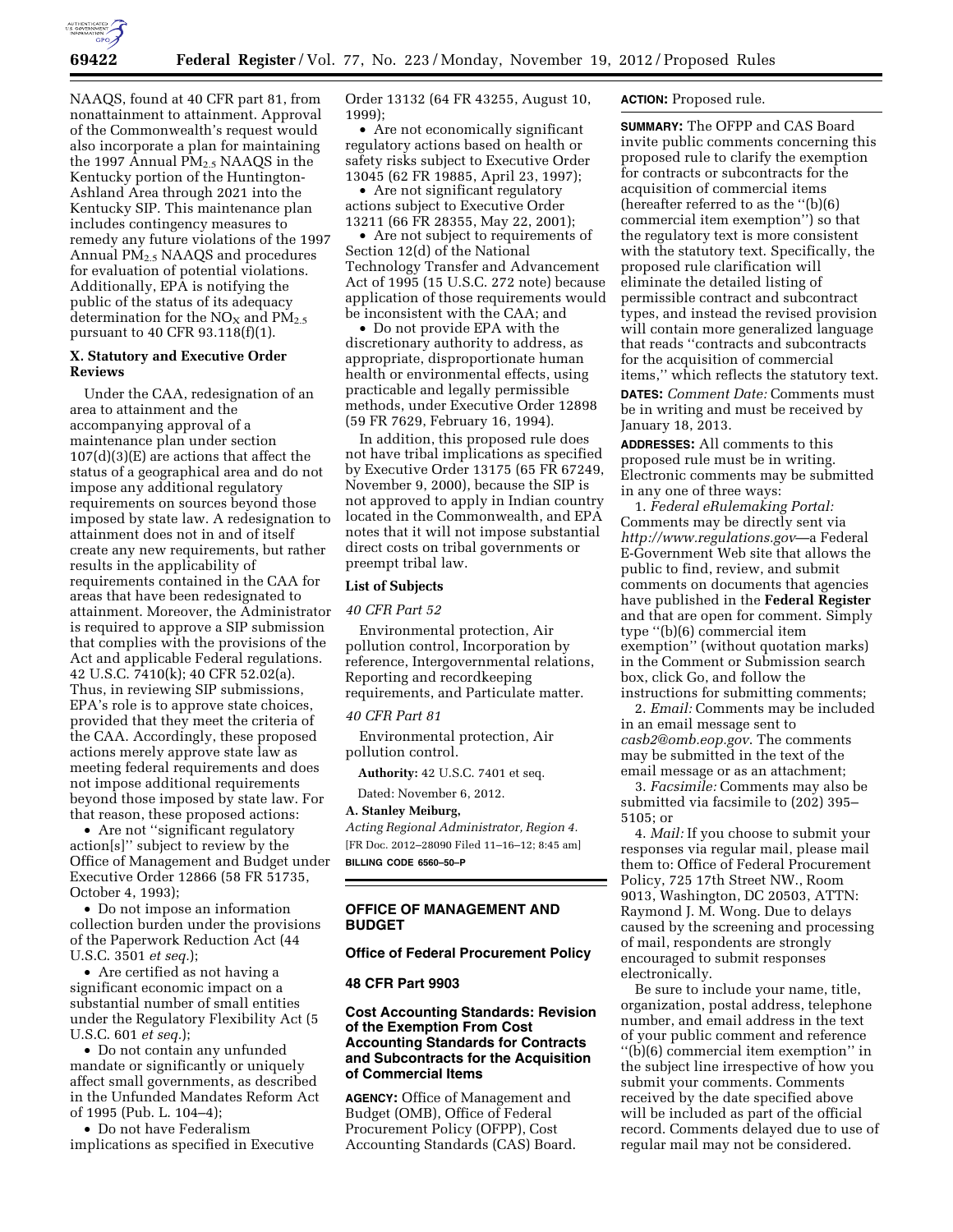Please note that all public comments received will be available in their entirety at *[http://www.whitehouse.gov/](http://www.whitehouse.gov/omb/casb_index_public_comments/) omb/casb*\_*index*\_*public*\_*[comments/](http://www.whitehouse.gov/omb/casb_index_public_comments/)* and *<http://www.regulations.gov>* after the close of the comment period. Accordingly, you should not include any information that you would object to being disclosed.

#### **FOR FURTHER INFORMATION CONTACT:**

Raymond J. M. Wong, Director, Cost Accounting Standards Board (telephone: 202–395–6805; email: *Raymond*\_*[wong@omb.eop.gov](mailto:Raymond_wong@omb.eop.gov)*).

## **SUPPLEMENTARY INFORMATION:**

### **A. Regulatory Process—Changes to 48 CFR Part 9903**

Rules, regulations, and standards issued by the CAS Board are codified at 48 CFR Chapter 99. This proposed rule concerns the amendment of a CAS Board regulation other than a Standard, and as such is not subject to the statutorily prescribed rulemaking process for the promulgation of a Standard at 41 U.S.C. 1502(c) [formerly, 41 U.S.C. 422(g)].

### **B. Background and Summary**

The regulations implementing the statutory exemption from CAS requirements for the acquisition of commercial items are found at 48 CFR 9903.201–1(b)(6), which provide for an exemption from CAS for certain specified permissible contract types for the acquisition of commercial items, the ''(b)(6) commercial item exemption.'' Over the years, the wording of this implementing regulatory exemption has evolved as the permissible contract types for the acquisition of commercial items under the applicable statutory framework (*i.e.,* Federal Acquisition Streamlining Act of 1994 (FASA), Federal Acquisition Reform Act of 1996 (FARA), Services Acquisition Reform Act of 2003 (SARA)) and corresponding regulations have changed. The CAS Board now believes that there is an inconsistency in the regulatory text of the (b)(6) commercial item exemption, as found in 48 CFR 9903.201–1(b)(6), compared to the description of this exemption and contract types as defined under other applicable statutory and regulatory provisions. To correct this inconsistency, the CAS Board believes that the wording of section 4205 of the FARA, which amended the CAS authorizing statute to state CAS are not applicable to ''[c]ontracts or subcontracts for the acquisition of commercial items,'' might now be more appropriate to use in the regulatory text to define the permissible contract types for the acquisition of commercial items

subject to the (b)(6) commercial item exemption. As described further below, the simplification and clarification of the regulatory text would eliminate the detailed listing of permissible contract and subcontract types subject to the commercial item exemption, for the more generalized phrase ''contracts and subcontracts for the acquisition of commercial items,'' which reflects the statutory text.

#### *Historical Background*

Below is a brief description of the applicable statutory provisions.

### *1994—Federal Acquisition Streamlining Act (FASA) of 1994 (Pub. L. 103–355)*

Section 8301(d) of the FASA contained a provision that exempted the following contracts from the CAS: (1) Contracts or subcontracts where the price negotiated is based on established catalog or market prices of commercial items sold in substantial quantities to the general public; (2) contracts or subcontracts where the price negotiated is based on prices set by law or regulation; or (3) any other firm fixedprice (FFP) contract or subcontract (without cost incentives) for commercial items.

### *1996—Federal Acquisition Reform Act (FARA) of 1996 (Pub. L. 104–106)*

The FASA CAS exemptions were subsequently revised in section 4205 of the FARA. The FARA revised FASA's CAS exemptions by eliminating the FASA's third exemption (for FFP contracts without cost incentives) and revising the language of FASA's first exemption (for FFP contract based on catalog pricing) to read ''[c]ontracts or subcontracts for the acquisition of commercial items.'' FARA did not make any changes to the second FASA exemption (for contracts based on prices set by law or regulation) (see 48 CFR 9903.201–1(b)(5)). The CAS Board had decided not to issue any rulemaking to implement the CAS exemptions as provided in the FASA because of it was certain that the FASA provisions would be superseded by these FARA provisions. The CAS Board implemented the CAS exemptions as provided in the FARA, as an interim rule on July 29, 1996 (61 FR 39360), and as a final rule on June 6, 1997 (62 FR 31294).

#### *1996 CAS Board Rulemaking*

The CAS Board's 1996 interim rule for the (b)(6) commercial item exemption largely reflected the FARA section 4205 statutory text, except for two differences. First, the draft regulatory text used ''and'' rather than ''or'' as

stated in the statute, so the regulatory text read as ''[c]ontracts and subcontracts for the acquisition of commercial items.'' Secondly, the CAS Board added the term ''firm fixed-price'' to the text so that the interim regulatory text, in its entirety, read as ''[f]irm fixedprice contracts and subcontractors for the acquisition of commercial items'' in the 1996 interim rule. To explain these additional terms in the preamble to its 1996 interim rule, the CAS Board referred to 48 CFR Part 12, where section 12.207 of the Federal Acquisition Regulation (FAR) used ''firm-fixed-price [FFP] contracts or fixed-price contracts with economic price adjustment [FPEPA] \* \* \* [and i]ndefinite-delivery contracts \* \* \* based on [FFP or FPEPA]'' to describe the only contract types to be used for the acquisition of commercial items. This section of the FAR was written to implement FASA (60 FR 48231, September 18, 1995). Thus, while the intent of the CAS Board's 1996 interim rule as expressed in the **Federal Register** preamble was to implement the FARA exemption for the acquisition for the acquisition of commercial items, the text of the interim rule reflected the more limited permissible contract types, as found in FAR 12.207, which had implemented the FASA permissible contract types for the acquisition of commercial items.

This was further complicated because FAR 12.207 implemented FASA with a slightly different definition of permissible contract types for the acquisition of commercial items than what was called for in that statute. Section 8002(d) of the FASA stated that, when acquiring commercial items, the ''FAR shall include \* \* \* a requirement that firm, fixed-price [(FFP)] contracts or fixed price with economic price adjustment [(FPEPA)] contracts be used to the maximum extent practicable'' and cost type contracts were prohibited. FAR 12.207, as amended by FASA, however, provided that: ''[a]gencies shall use firm-fixed-price [(FFP)] contracts or fixed-price contracts with economic price adjustment [(FPEPA contracts)] for the acquisition of commercial items [the FASA text]. Indefinite-delivery contracts \* \* \* may be used where the prices are established based on a firm-fixed-price or fixedprice with economic price adjustment. Use of any other contract type to acquire commercial items is prohibited.'' This FAR implementation of FASA is more limiting than FASA itself because FFP and FPEPA contracts, as well as indefinite-delivery contracts containing FFP and FPEPA provisions, could only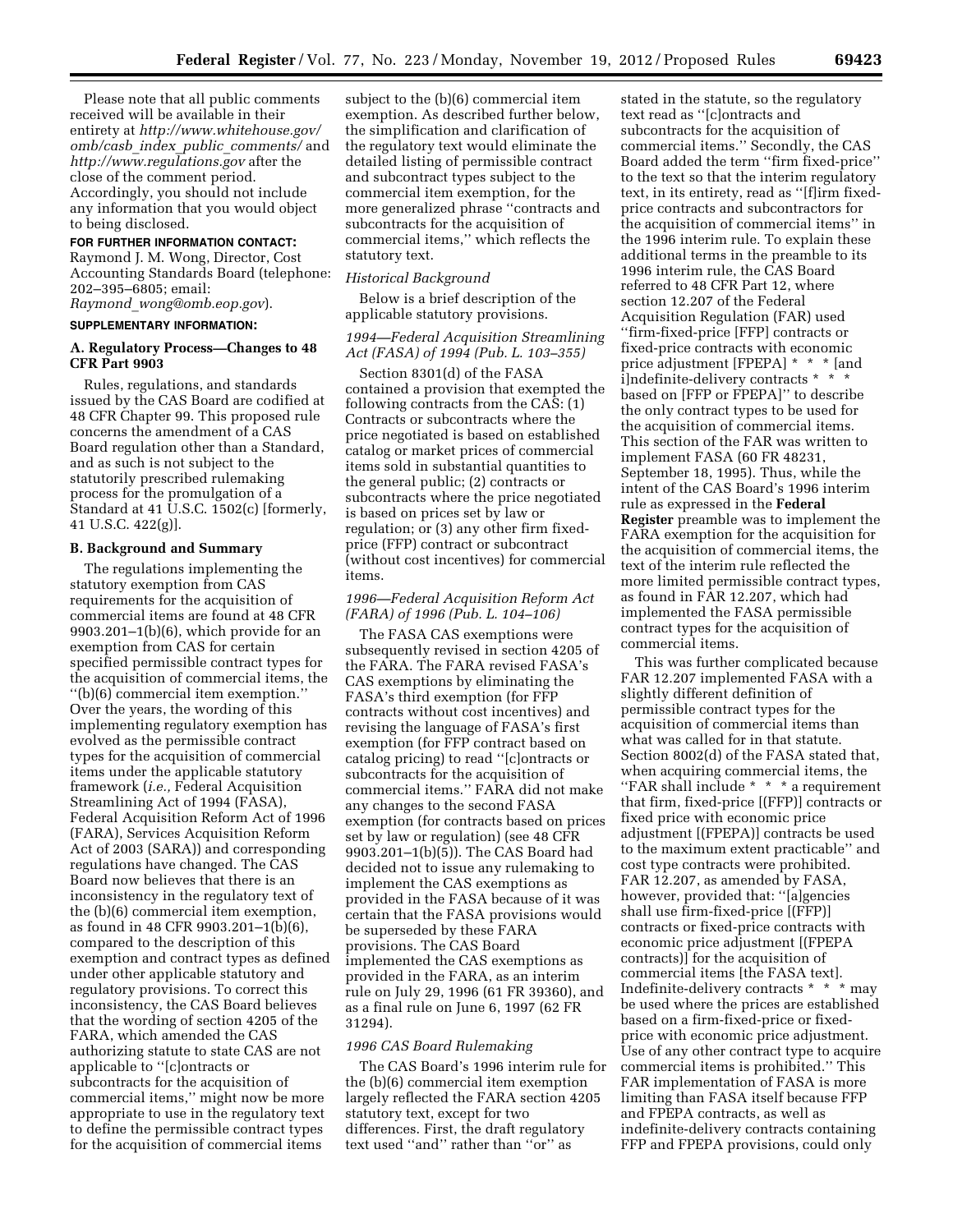be used, rather than be used to the maximum extent practicable per FASA (FAR Acquisition of Commercial Items, 60 FR 48231, September 18, 1995). Consequently, while the intent of the CAS Board's 1996 interim was to implement the FARA exemption from CAS for the acquisition of commercial items, the regulatory text reflected the more restricted interpretation of FAR 12.207, which in turn had implemented FASA and had done so in a more restrictive manner than required by that statute.

### *1997 CAS Board Rulemaking*

When developing the 1997 final rule, the CAS Board decided to add FPEPA contracts as one of the permissible contract types for the acquisition of commercial items subject to the (b)(6) commercial item exemption. The CAS Board did so to address public comments that recommended the inclusion of the FPEPA contract as a permissible contract type for the acquisition of commercial items subject to the (b)(6) commercial item exemption; the CAS Board had received the public comments in response to the interim rule, which did not include FPEPA contracts in the listing of permissible contract types for the acquisition of commercial items exempted from CAS. While the CAS Board added the FPEPA contract type to the list in the final rule, however, it specifically excluded FPEPA contracts with economic price adjustments based on actual incurred costs for labor and materials. As explained in the preamble to the 1997 final rule, ''[t]he [CAS] Board believes that this approach to [FPEPA] contracts comports with both the intent of the [FARA] statute and the [FARA] Conference Report by expanding the CAS [(b)(6)] commercial item exemption to [FPEPA] contracts in a manner that will avoid the allocation of costs to cost objectives based on actual contractor incurred costs.'' The FARA Conference Report stated that the CAS Board should issue guidance, consistent with commercial accounting systems and practices, to ensure that contractors assigned costs appropriately to commercial item contracts, other than FFP commercial item contracts. In promulgating the final rule, however, the CAS Board chose not to issue this guidance, thinking that it was unnecessary as commercial item contracts are limited by regulation to the FFP and FPEPA contract varieties. Even while excluding FPEPA contracts with price adjustments based on actual costs incurred from the list of permissible contract types subject to the (b)(6) commercial item exemption, the CAS

Board observed in the preamble to the 1997 final rule that Federal procuring agencies had stated that FPEPA contracts using actual costs incurred were rarely, if ever, used. The CAS Board noted that it would reconsider the need for guidance when other contract types for the acquisition of commercial items are authorized, or until another need for such guidance arises in the future.

## *2003 FAR Rulemaking*

Subsequently, there have been changes in the applicable statutes and regulations on acquiring commercial items, which have broadened the scope of permissible contract types. First, FAR 12.207 was revised on March 18, 2003 (68 FR 13201), to allow the use of FFP contracts in conjunction with award fee incentives or performance or delivery incentives, when the award fee or incentive is based solely on factors other than cost. That is, permissible contract types could include certain fixed-priceincentive (FPI) contracts described in FAR Subparts 16.4 when the award fee or incentive is based solely on factors other than cost. The CAS Board notes that this FAR expansion was consistent with FASA's section 8301(d), which had exempted ''any other firm fixed-price contract or subcontract (without cost incentives) for commercial items.'' However, despite the expansion in the FAR of permissible contract types for the acquisition of commercial items, the CAS Board did not revise, and has not revised, the (b)(6) commercial item exemption to reflect these additional FAR permissible contract types for the acquisition of commercial items.

## *2003 Services Acquisition Reform Act (SARA) of 2003 (Pub. L. 108–136)*

Also, the SARA permitted the use of time-and-materials (T&M) contracts or labor-hour (LH) contracts for acquiring commercial services, subject to certain limitations. Accordingly, FAR 12.207 was revised to implement SARA on December 12, 2006 (71 FR 74667).

The CAS Board issued a final rule implementing SARA on July 3, 2007 (72 FR 36367), by incorporating T&M and LH contracts and subcontracts as additional contract types for the acquisition of commercial items subject to the (b)(6) commercial items exemption. During the public comment process leading up to the CAS Board's 2007 final rule, a possible discrepancy between the (b)(6) commercial item exemption and the permissible contract types specified at FAR 12.207 was noted. In particular, it was noted that there appeared to be permissible contract types within FAR 12.207 that

might possibly be excluded under a literal reading of the (b)(6) commercial item exemption. For example, a literal reading of the term ''FFP'' contracts in the context of the (b)(6) commercial item exemption might exclude permissible FPI contracts (described in FAR Subpart 16.4) from the coverage of the (b)(6) commercial item exemption when the award fee or incentive is based solely on factors other than cost. Such a literal reading of the term ''FFP'' contracts to exclude FPI contracts as permissible contract types covered by the (b)(6) commercial item exemption for the acquisition of commercial items was not the CAS Board's intent. In the preamble to the 2007 final rule in response to the public comment, the CAS Board stated that it ''did not deliberate this recommendation because it was outside of the scope of the proposed rule to provide an exemption for T&M/LH contracts'' and that the recommendation will be considered in the formulation of future agenda items. In fact, the CAS Board had indicated in the preamble to its FR notice for the 1997 final rule which implemented FARA (62 FR 31294, June 6, 1997) that it would reconsider the need for guidance if additional contract types for the acquisition of commercial items were authorized in the future.

# *2012 CAS Rulemaking*

Accordingly, the evolution and expansion of the scope of the permissible contract types for acquiring commercial items has resulted in an inconsistency between the wording of the (b)(6) commercial item exemption, as found in 48 CFR 9903.201–1(b)(6), and the permissible contract types as described in the applicable statutes (*i.e.,*  FASA, FARA, SARA) and their implementing regulations. To correct this confusion, the CAS Board believes the wording of FARA's section 4205, ''[c]ontracts or subcontracts for the acquisition of commercial items,'' might now be more appropriate for the text of the (b)(6) commercial item exemption, as provided at 48 CFR 9903.201–1(b)(6). Using the generalized phrase ''contracts and subcontracts for the acquisition of commercial items,'' obviates the continuing need to update and keep current a detailed listing of permissible contract types for the acquisition of commercial items, which continues to evolve with the passage of time. Furthermore, the CAS Board notes that this FARA text is the plural version of the statutory commercial item exemption outlined in the CAS Board's authorizing statute at 41 U.S.C. 1502(b)(1)(C)(i) (a result from the 2011 recodification of Title 41 of the U.S.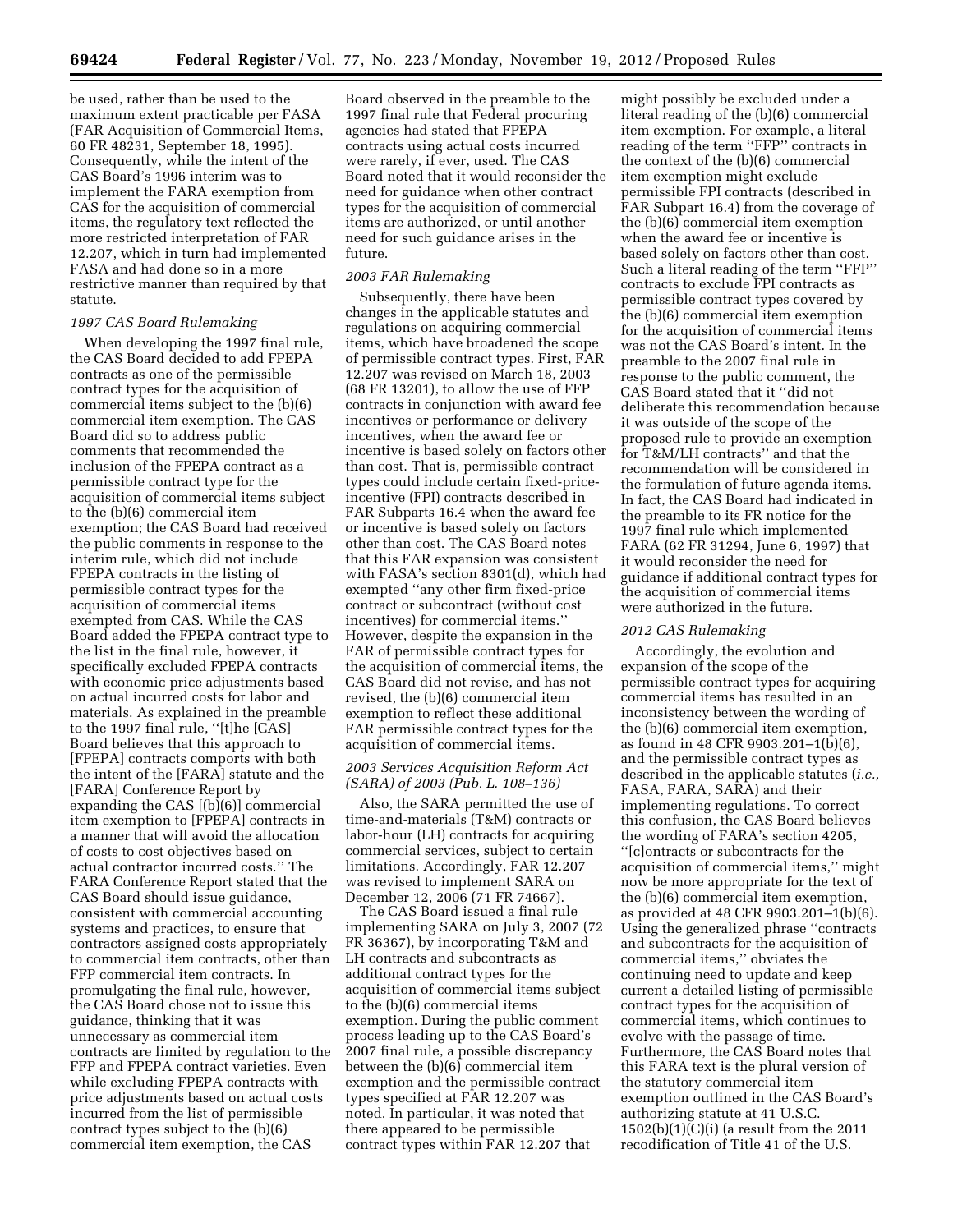Code), and is identical to the text in that section's predecessor, 41 U.S.C.  $422(f)(2)B(f)$ , prior to the Title 41 recodification.

Additionally, this proposed rule would result in the removal of the exclusion of FPEPA contracts with economic price adjustments based on actual incurred costs for labor and material from the permissible contract types for the acquisition of commercial items subject to the (b)(6) commercial item exemption. The proposed elimination of the exclusion for such FPEPA contracts from the list of permissible contract types for the acquisition of commercial items to which the (b)(6) commercial item exemption is applicable means that such FPEPA contracts will be exempted from CAS under the proposed (b)(6) commercial item exemption. The CAS Board believes this change is supported by several factors. First, it is not certain that this contract type can be used for acquiring commercial items in light of the FASA prohibition on the use of cost type contracts. Second, even if FPEPA contracts are used, FAR 16.203 contains restrictions and procedural controls that significantly limit the government's risk even if CAS is not applicable. For example, FAR 16.203–4(c) requires that the contracting officer specify within the contract, in a clause substantially the same as at FAR 52.216–4 Economic Price Adjustment—Labor and Material: (i) The types of labor and materials subject to adjustment under the clause; (ii) the labor rates (including fringe benefits, if any) and unit prices of materials that may be increased or decreased; (iii) the quantities of the specified labor and materials allocable to each unit to be delivered under the contract; and (iv) not include any indirect cost (except for fringe benefits specified in the contract Schedule) or profit in any price adjustment. In view of these limitations and controls, the CAS Board does not presently find any substantive benefit from applying CAS to FPEPA contracts with economic price adjustments based on actual incurred costs for labor and material. While proposing to eliminate this exclusion of such FPEPA contracts from the list of permissible contract types for the acquisition of commercial items covered by the (b)(6) commercial item exemption, and thereby making such FPEPA contracts covered by the CAS exemption, the CAS Board nonetheless reserves the right to reinstate the exclusion of certain FPEPA contracts from the list of permissible contract types for the acquisition of commercial items covered by the (b)(6) commercial

item exemption from CAS should circumstances warrant.

In sum, the CAS Board believes that, as a general rule, the government benefits from CAS on those contracts whose price is based on actual incurred costs. At the present time, under the present framework of statutes and regulations governing the acquisition of commercial items, contracts based on actual incurred costs cannot be used (except for T&M and LH contracts and, as previously noted, possibly a certain type of FPEPA contract). If the legal framework was expanded to include additional permissible contract types, the CAS Board will reconsider the scope of the (b)(6) commercial item exemption, in accordance with its authority to apply CAS, in whole or in part, in such circumstances as it deems appropriate.

#### **C. Conclusion**

Therefore, in order to clarify the exemption found at 48 CFR 9903.201– 1(b)(6) for contracts or subcontracts used for the acquisition of commercial items, the CAS Board proposes changing the wording of this regulatory text from ''[f]irm fixed-priced, fixed-priced with economic price adjustment (provided that price adjustment is not based on actual costs incurred), time-andmaterials, and labor-hour contracts and subcontracts for the acquisition of commercial items'' to read: ''[c]ontracts and subcontracts for the acquisition of commercial items,'' thereby eliminating the detailed listing of permissible contract types for the acquisition of commercial items exempted from CAS, as well as the current exception to the list of permissible contract types for the (b)(6) commercial item exemption from CAS for the FPEPA contract type with the price adjustments based on actual costs incurred.

# **D. Public Comments**

Interested persons are invited to participate by submitting data, views or arguments with respect to this proposed rule. As detailed in the Background and Summary part of this proposed rule, the CAS Board is proposing to clarify and simplify the (b)(6) commercial item exemption from CAS to read as ''[c]ontracts and subcontracts for the acquisition of commercial items.'' Doing so would eliminate the current listing of permissible contract types for the (b)(6) commercial item exemption, as well as the exception to that exemption for the FPEPA contract type with price adjustments based on actual incurred costs. The proposed elimination of the exception to the (b)(6) commercial item exemption would mean that the FPEPA

contract type with price adjustments based on actual incurred costs would be exempted from CAS under the proposed (b)(6) commercial item exemption. With regard to the proposal to exempt from CAS coverage FPEPA contracts with economic price adjustments based on actual incurred costs for labor and material, the CAS Board notes that this proposal is made based on the assumption that this particular FPEPA contract type is not used for acquiring commercial items. Contract information, however, was not readily available to validate this assumption. As part of the public comment process, the CAS Board specifically requests comments on this usage assumption and any information on the use of this particular FPEPA type contract for acquiring commercial items.

#### **E. Paperwork Reduction Act**

The Paperwork Reduction Act (44 U.S.C. Chapter 35, Subchapter I) does not apply to this rulemaking, because this proposed rule will impose no paperwork burden on offerors, affected contractors and subcontractors, or members of the public which requires the approval of OMB under 44 U.S.C. 3501, *et seq.* The purpose of this rule is to clarify the exemption at 48 CFR 9903.201–1(b)(6) for contracts or subcontracts for the acquisition of commercial items by eliminating the detailed listing of permissible contract types so that it is more consistent with the statutory text at section 4205 of the Federal Acquisition Reform Act of 1996 which amended the CAS authorizing statute to state CAS is not applicable to ''[c]ontracts or subcontracts for the acquisition of commercial items.'' In addition, this proposal is consistent with the intent of the objectives of the ''Streamlined Applicability of Cost Accounting Standards'' set forth in Section 802 of the National Defense Authorization Act for Fiscal Year 2000 (Pub. L. 106–65).

## **E. Executive Order 12866, the Congressional Review Act, and the Regulatory Flexibility Act**

This proposed rule will serve to clarify the elimination of certain administrative requirements associated with the application and administration of the Cost Accounting Standards by covered Government contractors and subcontractors, consistent with the provisions of Section 4205 of the Federal Acquisition Reform Act of 1996. The economic impact on contractors and subcontractors is, therefore, expected to be minor. As a result, the Board has determined that this proposed rule will not result in the promulgation of an ''economically